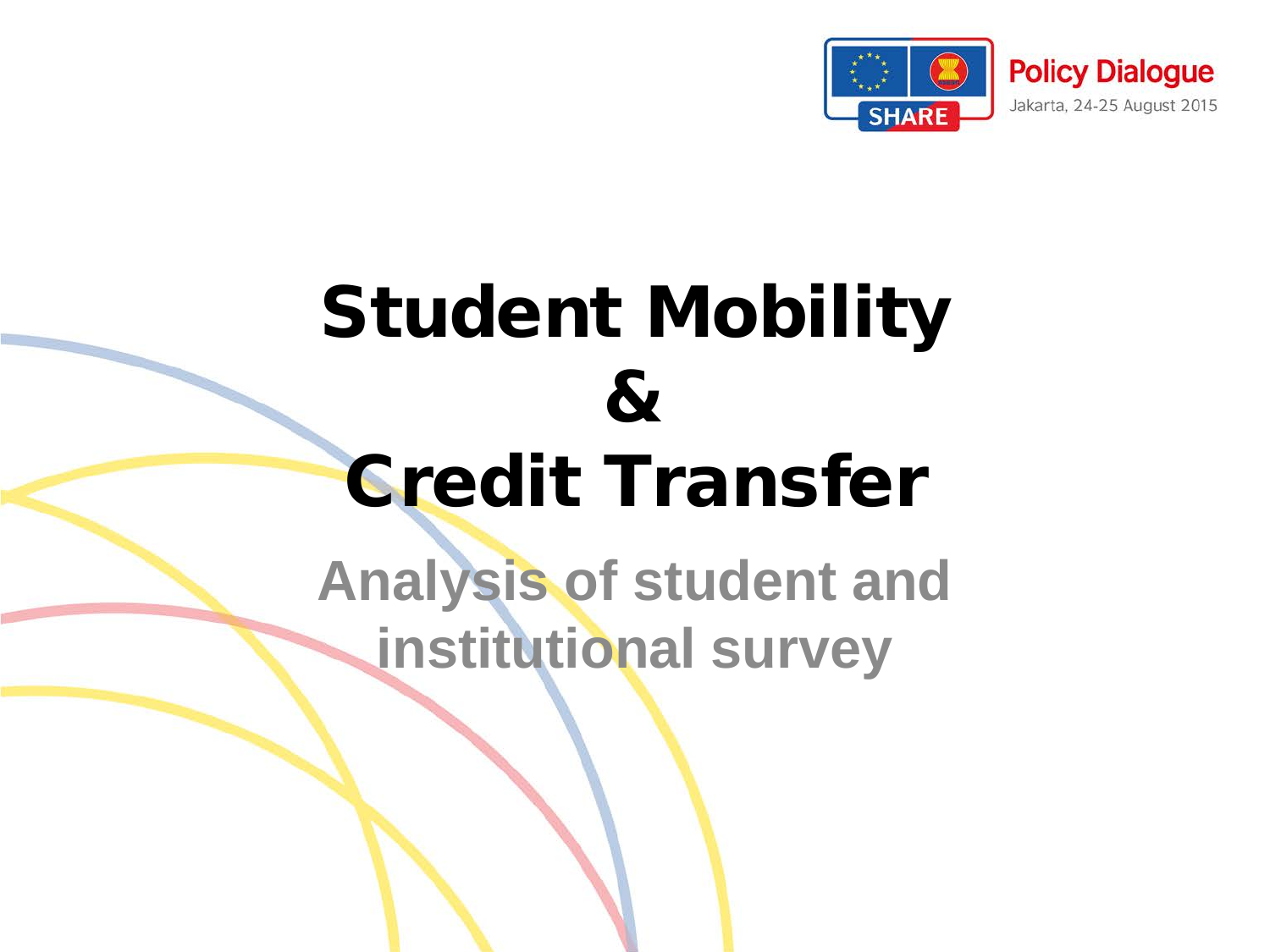## Survey overview



### **DURATION OF STAY**



- **Eless than 3 months**
- 6 to 12 months





## Sub-sections

- 1. Motivation
- 2. Information gathering
- 3. Apllication Process
- 4. Challenges
- 5. Credit transfer
- 397 responses (217 valid)
- 9 ASEAN countries represented
- Largest groups from Brunei, Indonesia, and Thailand.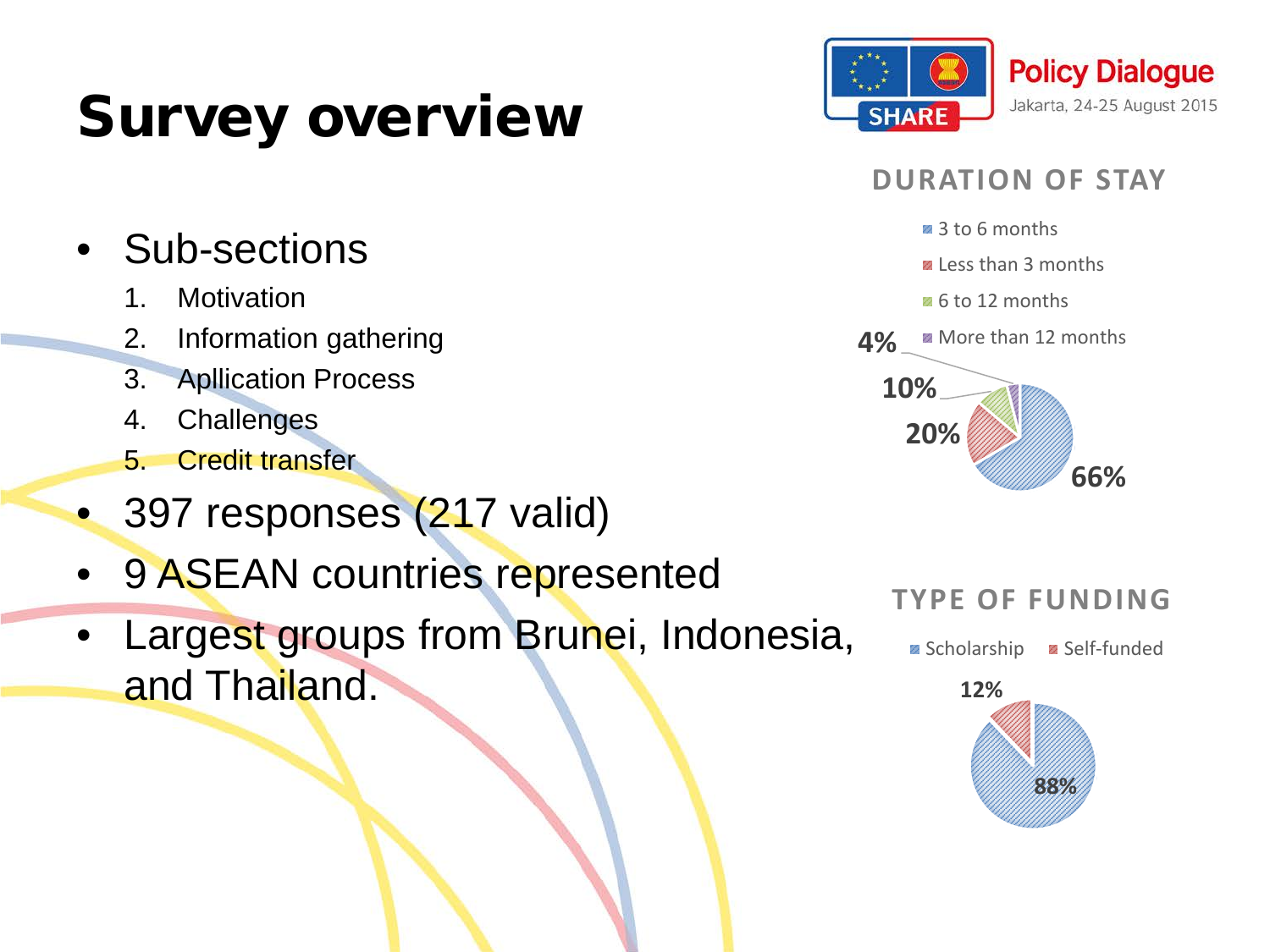# Motivation for Studying Abroad

- 1. International network
- 2. Scholarship Availability
- 3. Quality of Studies





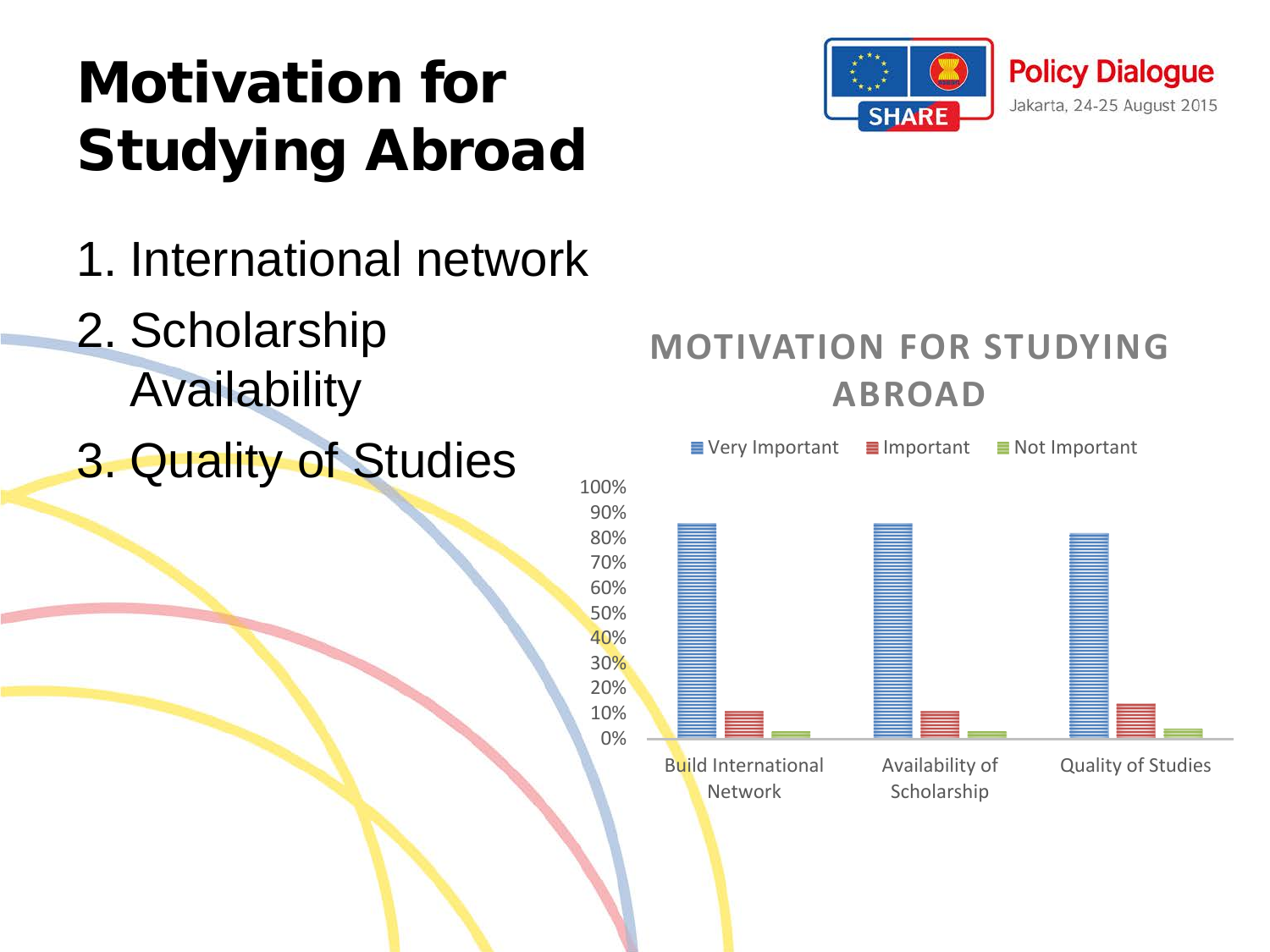

## Information Gathering Process

• Importance of information and/or guidance received from various sources.

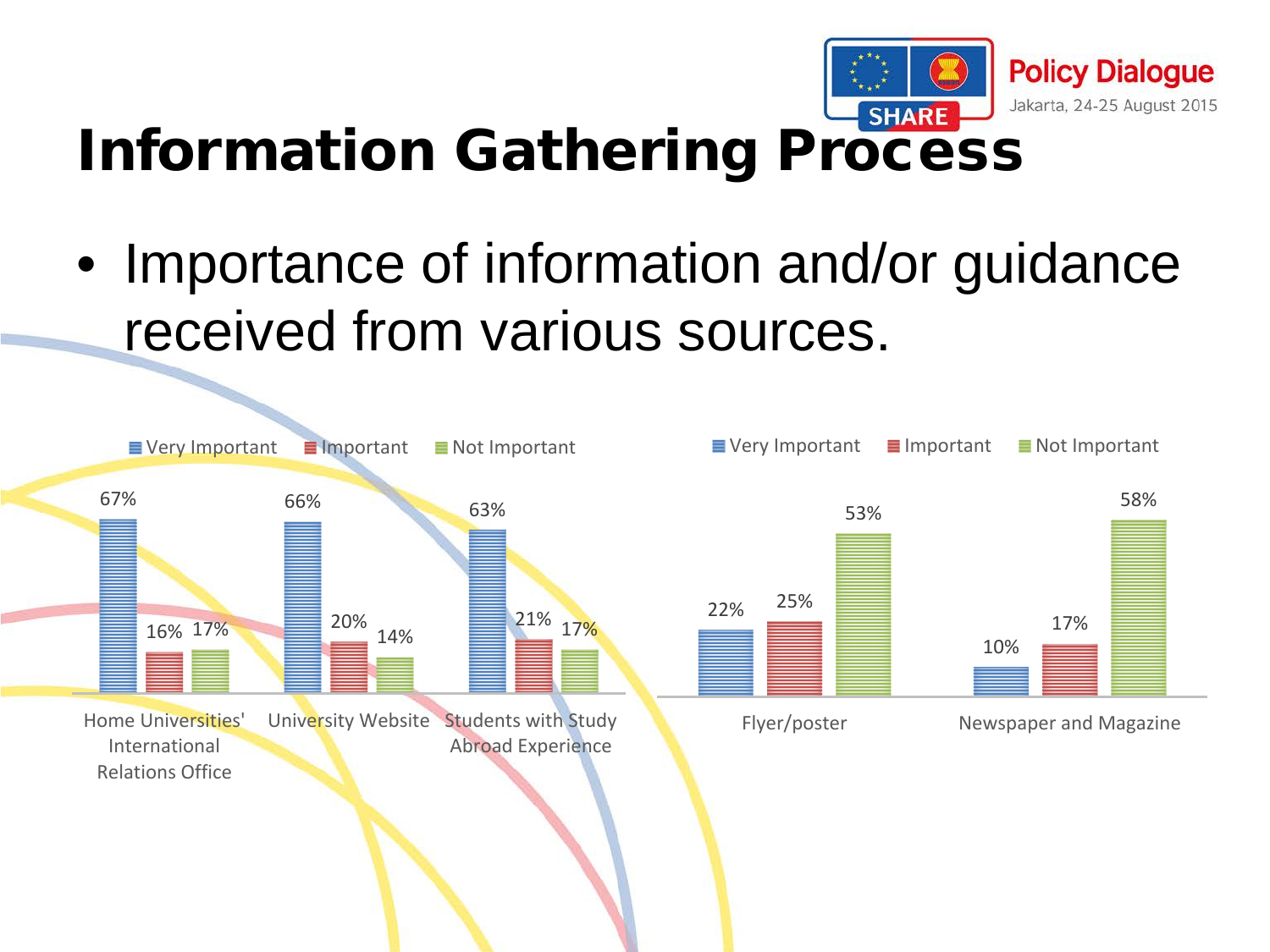# Promotion: HEI perspective



## **Promotion tools**

- 100% International Relations **Office**
- 87% Institution's website
- 75% Flyer/Poster
- 67% Social media

## **Obstacles**

- Costs and funds
- Credit transfer and extension of semester
- Students do not have interest in ASEAN mobility
- Lack of information on universities in ASEAN

### **OBSTACLES IN MAKING STUDENTS AWARE OF MOBILITY PROGRAMME**

**EX Yes EX No** 

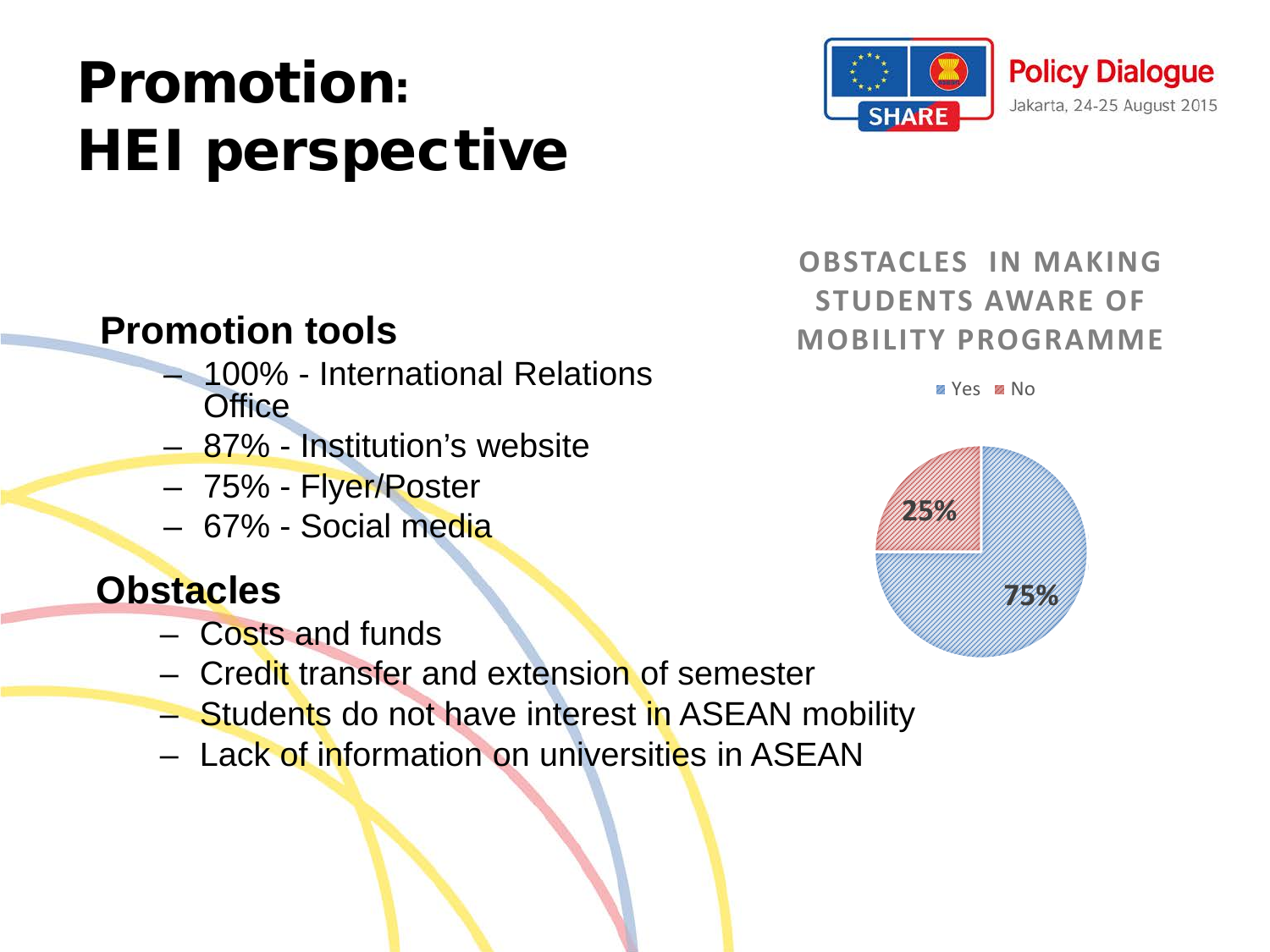

# Application Process

- Overall good satisfaction rates for different elements of application procedures
- Lowest satisfaction ratings for clarity of procedures and application documentation
- Approval of both home/host university point of attention
- Duration to complete the whole application procedure:
	- 15% less than a month
	- 61% 1 to 3 months
	- 5 % more than 6 months

**STAGE OF THE APPLICATION PROCESS THAT COULD BE IMPROVED**

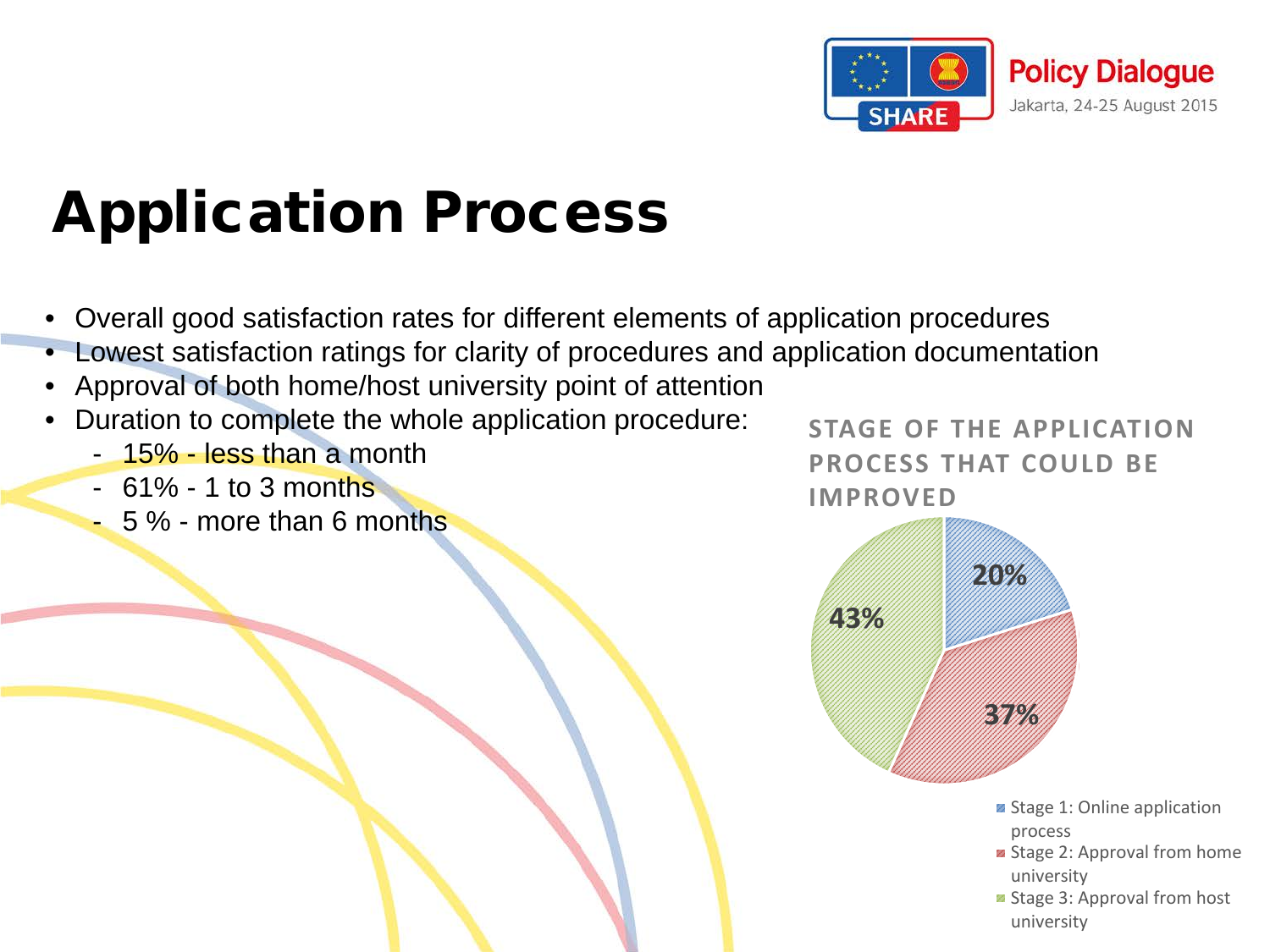

## Study Abroad Experience

- Main benefits of study abroad period:
	- 1. Become more independent
	- 2. Making new friends
	- 3. Better understanding of different cultures
	- 4. New academic insights
- Overall students satisfied with support from IROs (home/host HEIs)
- Home: pre-departure arrangements and problem solving by IROs lower satisaction
- Host: problem solving receives high satisfaction, support for housing lower
- 80% deem the level of education equal or higher than at home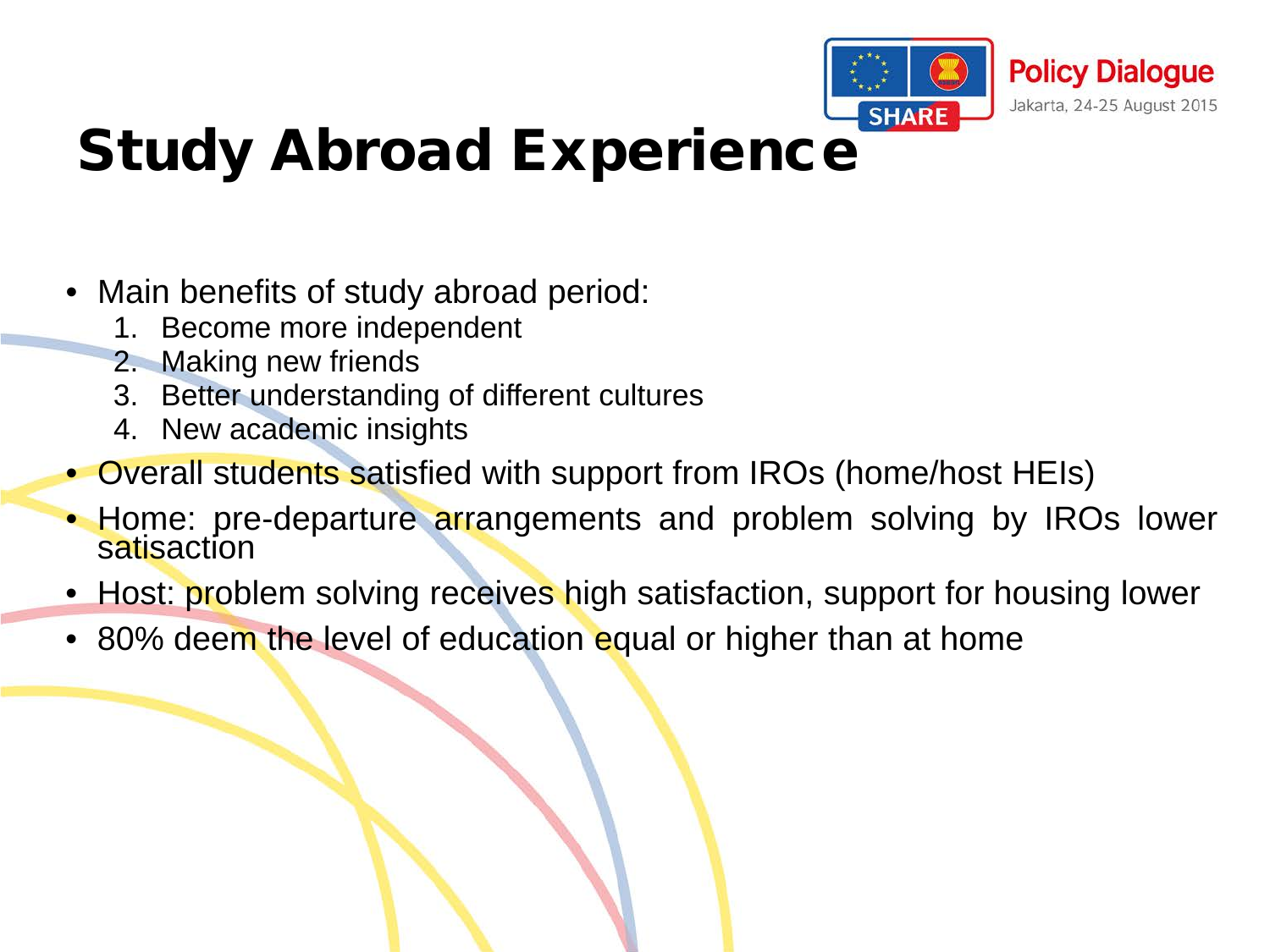

## Support from Universities

### **Home University**

- Information on mobility programme (100%)
- Support in the application process (88%)
- Pre-departure arrangements (88%)
- Lower scores in providing funding and academic advice

### **Host University**

- Introduction to university/country (100%)
- Information on course content (88%)
- Language preparation class (88%)
- Finding housing (100%)
- Lower scores in providing insurance services and scholarships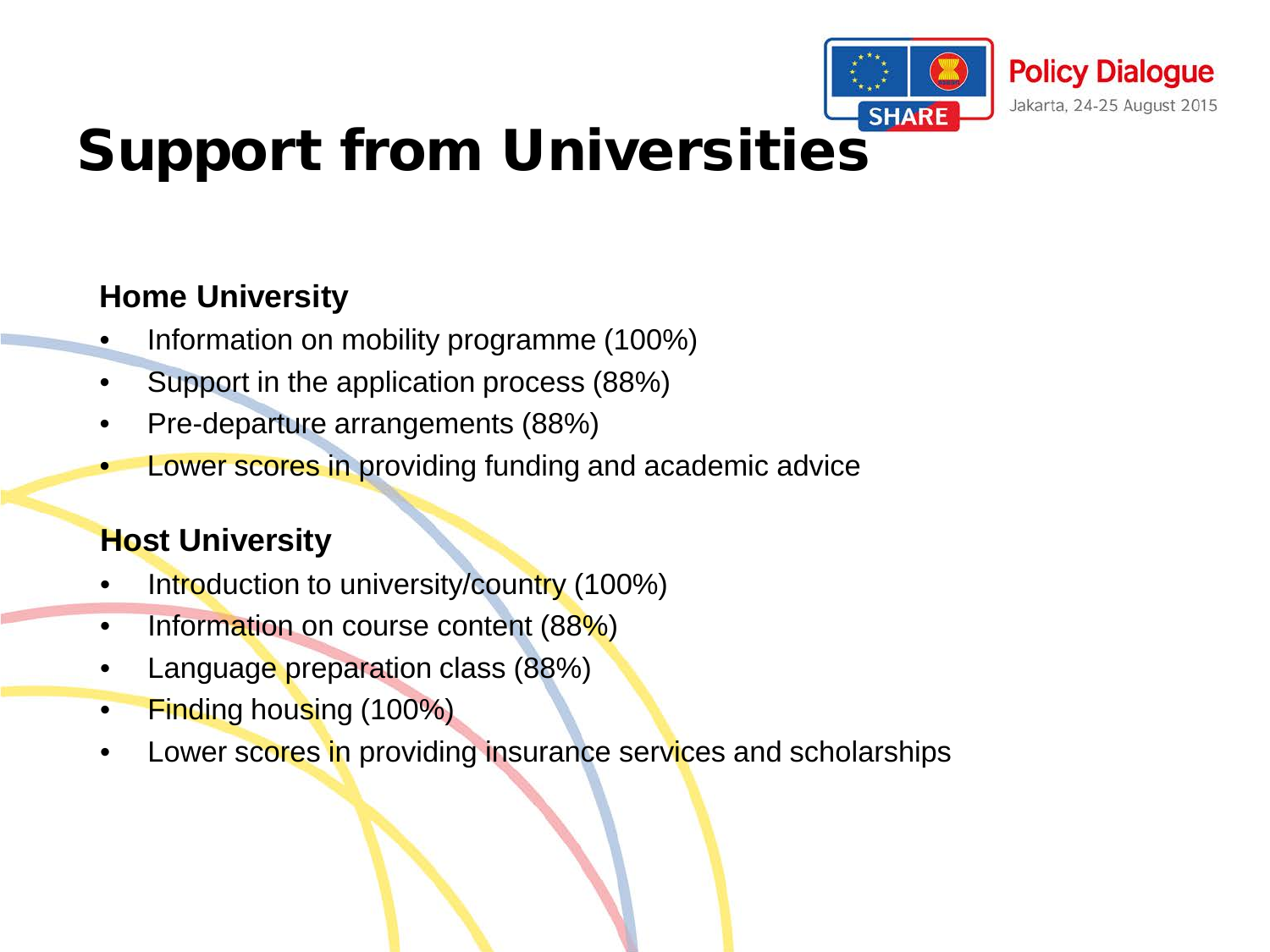

## Study Abroad Experience: Challenges

- Main challenges during time abroad:
	- 1.Language difficulties
	- **2.Difficulties with credit transfer**
	- 3.Financial issues
	- 4.Academic problems
	- 5.Far away from home
- Main challenges after return home:
	- 1.Academic knowledge gap
	- **2.Need more time to finish studies**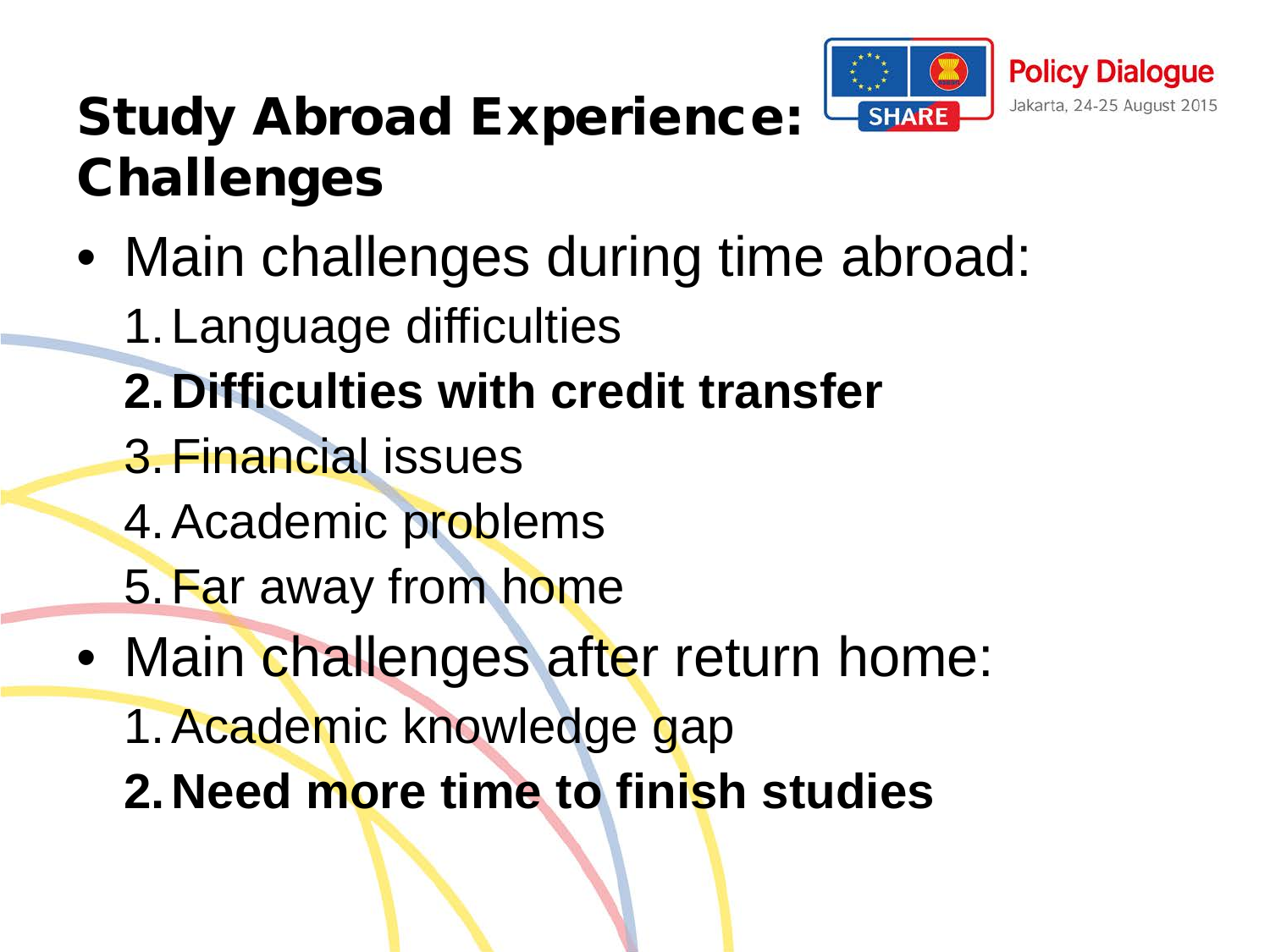## Credit Transfer



- Credit transfer was found to be an **obstacle** for about a third of respondents (28%)
- Information regarding the **aim** of CTS in their studies is limited
- 47% did not know what CTS are meant to measure

### **EFFICIENCY OF CTS:** *STUDENT'S PERCEPTION*

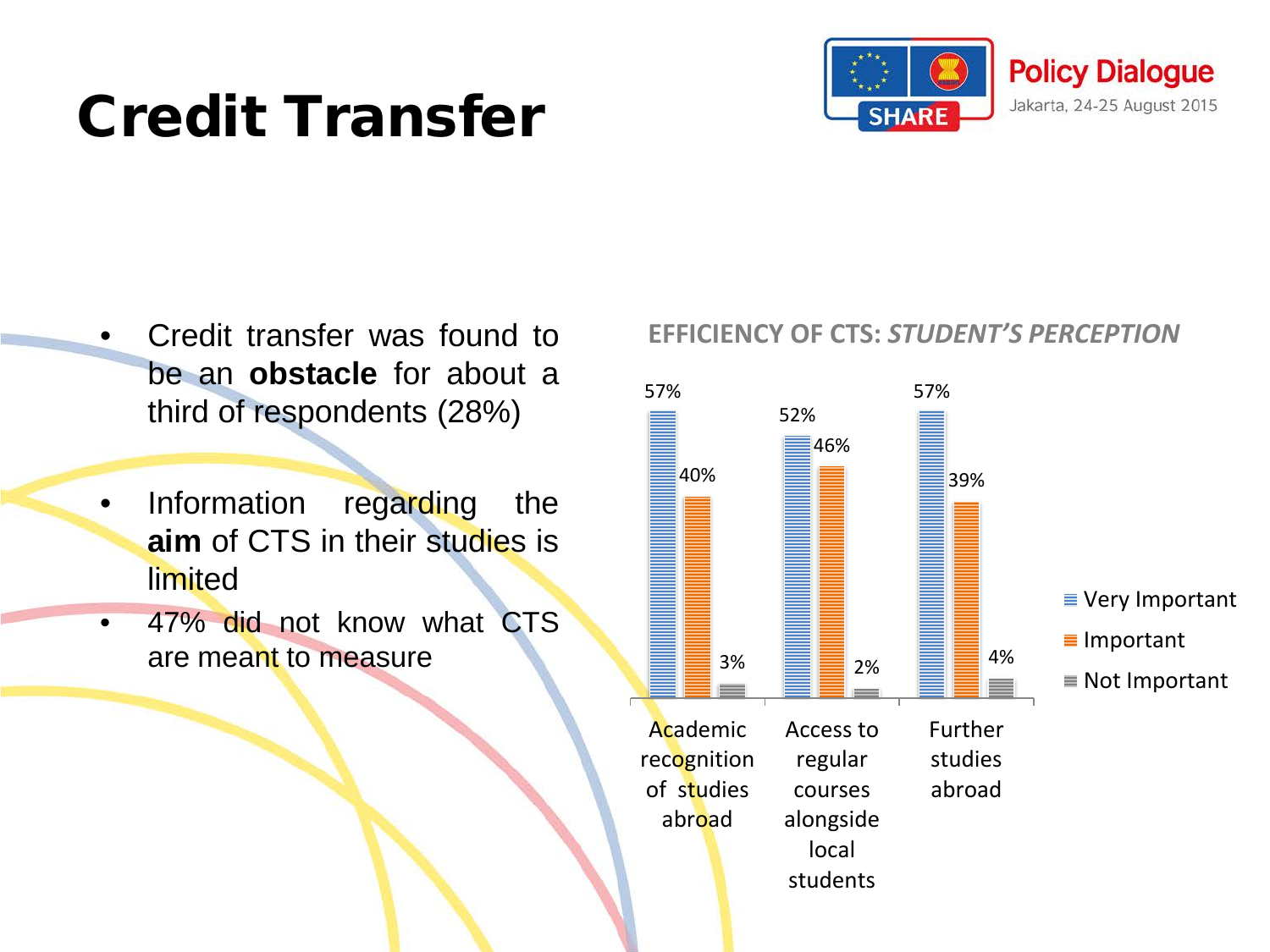## Credit Transfer



• Overall good satisfaction rate regarding the information provided by their CT platform with an 81% satisfaction rate.

**STAGE OF RECEPTION OF INFORMATION ON RECOGNITION ARRANGEMENTS**

 $\equiv$  When you returned to your institution ■ During your mobility

 $\equiv$  At your arrival in the host **institution**  $\equiv$  Before your mobility period

**57.9% 8.8% 15.8% 17.5%**

#### **PLATFORM USED FOR MOBILITY**

#### **<sup>2</sup> AUN 2 AIMS 2 Other**



47% were informed about recognition arrangements between their institution and their host institution.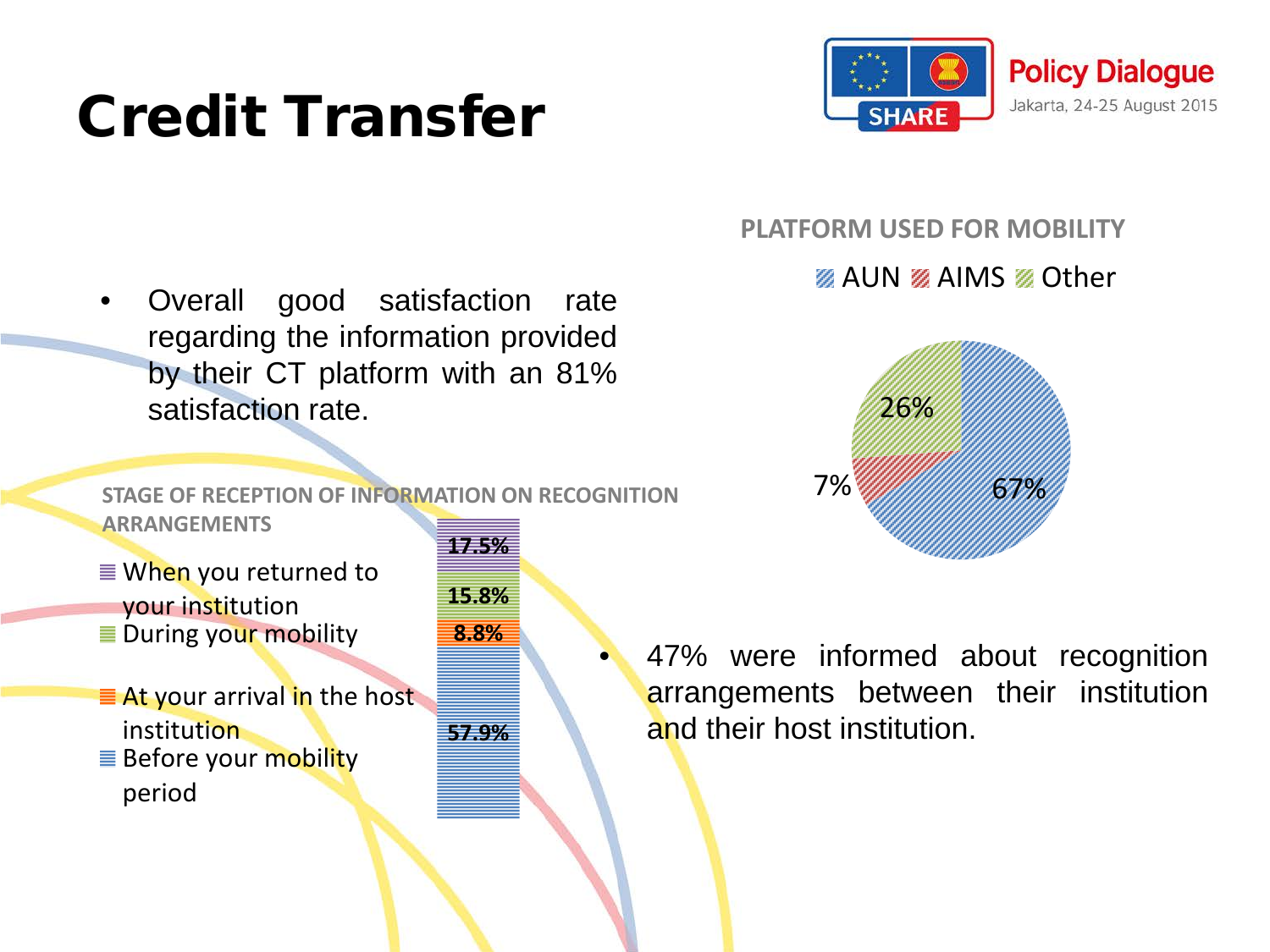# Credit Transfer: HEI perspective



All institutions have at least some familiarity on the use of Credits and the process of allocation

- Main reasons for the use of Credits
	- 50% completely agree:
		- They enhance interaction with all stakeholders, including the world of work and wider society

50% strongly agree:

- It facilitates the recognition of prior learning and experience
- It encourages a higher level of completion and a wider participation in lifelong learning
- **•** It establishes a closer link between educational programs and societal requirements.

50% agree:

• It facilitates mobility through recognition and credit transfer.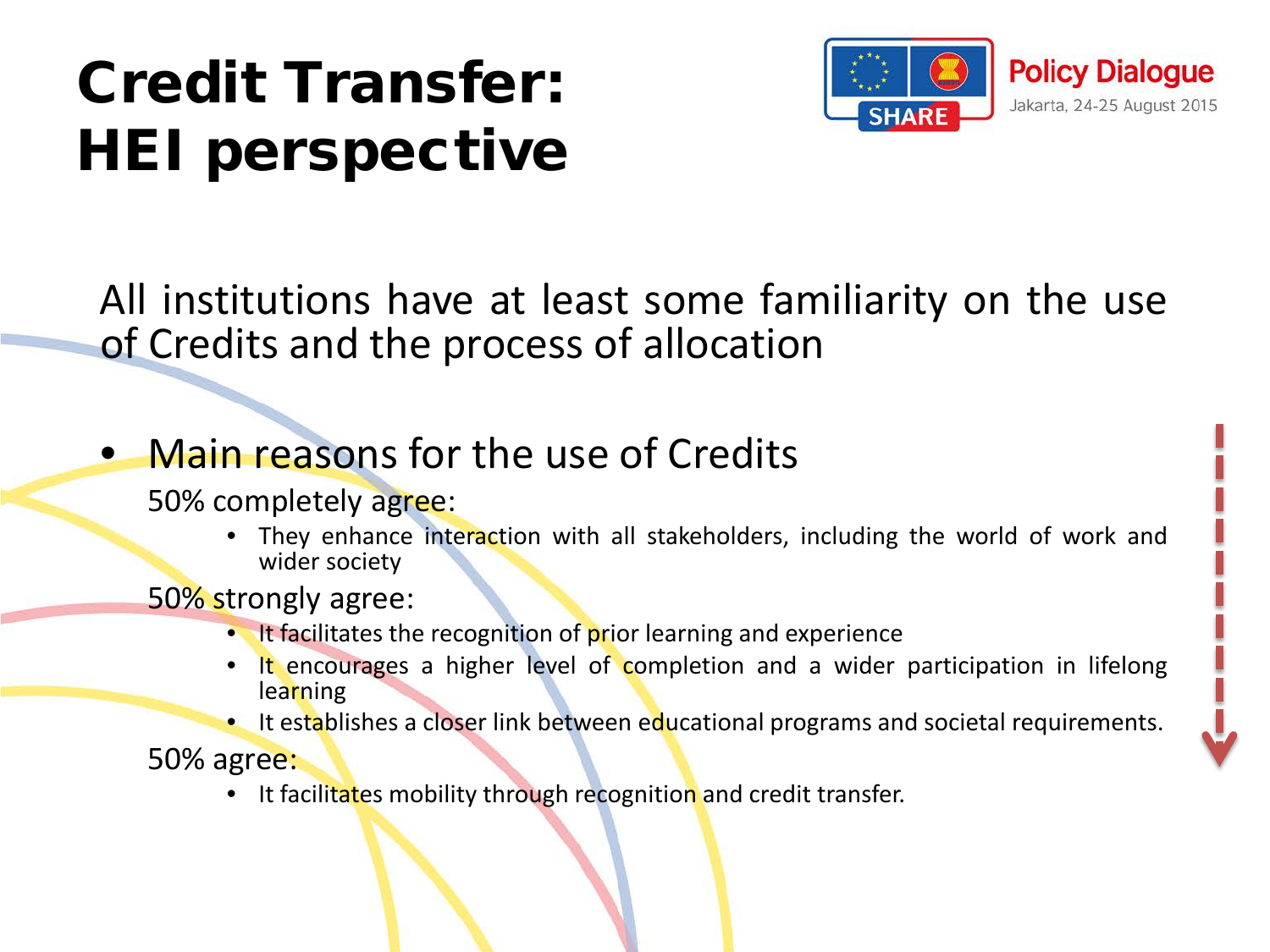# Credit Transfer: HEI perspective

- Criteria designed within the Institution:
	- 75% both pedagogic and administrative
	- 25% only administrative
- All defined criteria at the study program level
- 25% take mobility into account through the accumulation of credits



## **ALLOCATION OF CREDITS: CRITERIA TAKEN INTO ACCOUNT**

50% 50% 75% 100%  $\equiv$  The volume of hours of teaching  $\equiv$ The student workload  $\equiv$ The learning outcomes achieved through the course  $\equiv$ The learning outcomes aimed by

the course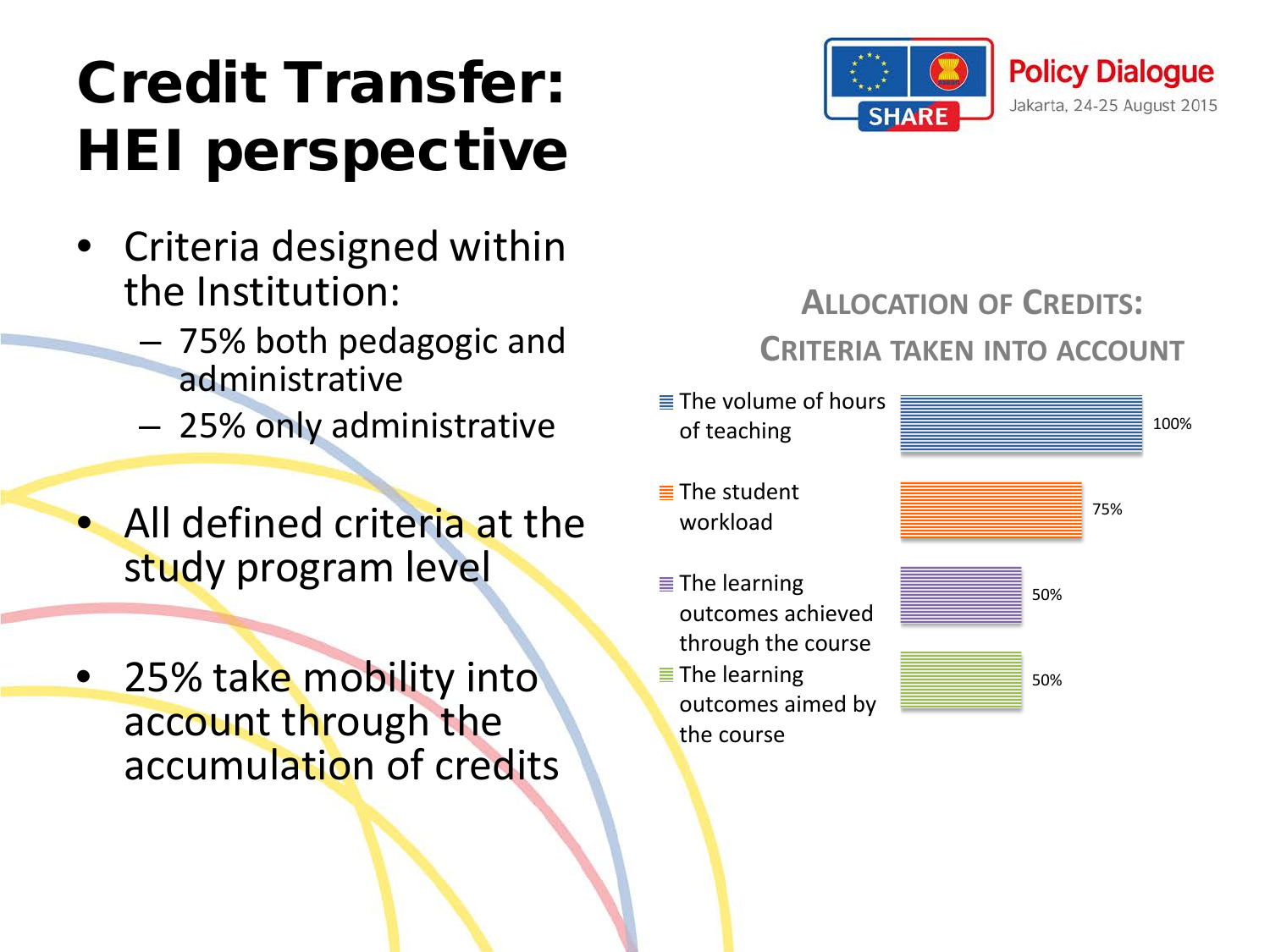# Credit Transfer

- 50% have a computerized procedure for accumulation of credits
- 75% of respondents do NOT propose information to students on the recognition of credit mobility

**SUPPORTING DOCUMENTS IN PLACE TO FACILITATE CREDIT RECOGNITION FOR MOBILITY PURPOSE**





**RECOGNITION OF CREDITS AS PART OF CONVENTIONS WITH PARTNER INSTITUTIONS**



• 75% participate in AUN and/or AIMS mobility platforms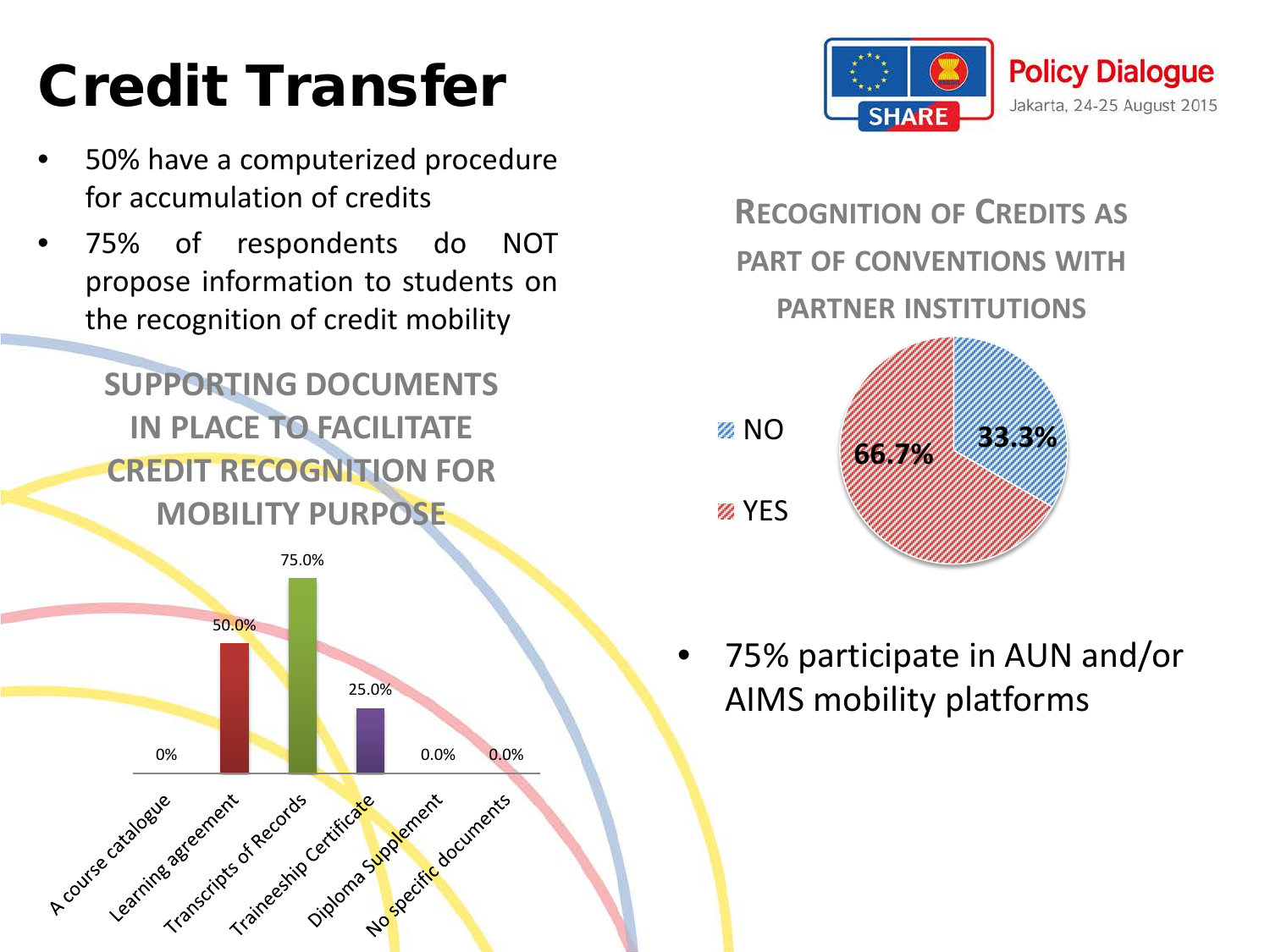# Credit Transfer: HEI perspective



#### **MAJOR OBSTACLES IN THE IMPLEMENTATION AND FUNCTIONING OF THE CREDIT SYSTEM**

problematic **III** Problematic

**Financial resources** The Communical Resources **TRANSPORTATION CONTINUES IN A REPORT OF A REPORT OF A REPORT OF A REPORT OF A REPORT OF A REPORT OF A REPORT O** <u> 1999 - 1999 - 1999 - 1999 - 1999 - 1999 - 1999 - 1999 - 1999 - 1999 - 1999 - 1999 - 1999 - 1999 - 1999 - 199</u> <u> A Maria Albania Albania Albania Albania Albania Albania Albania Albania Albania Albania Albania Albania Alba</u> <u> Alemania alemania alemania alemania alemania alemania</u> <u> A MARTIN ANDRE AN AN DE AN DE AN AN DE AN DE AN DE AN DE AN DE AN DE AN DE AN DE AN DE AN DE AN DE AN DE AN D</u> 0% 50% 100%

Human resources

Partner's Institutions

Academic staff

Interest or involvement of the main…